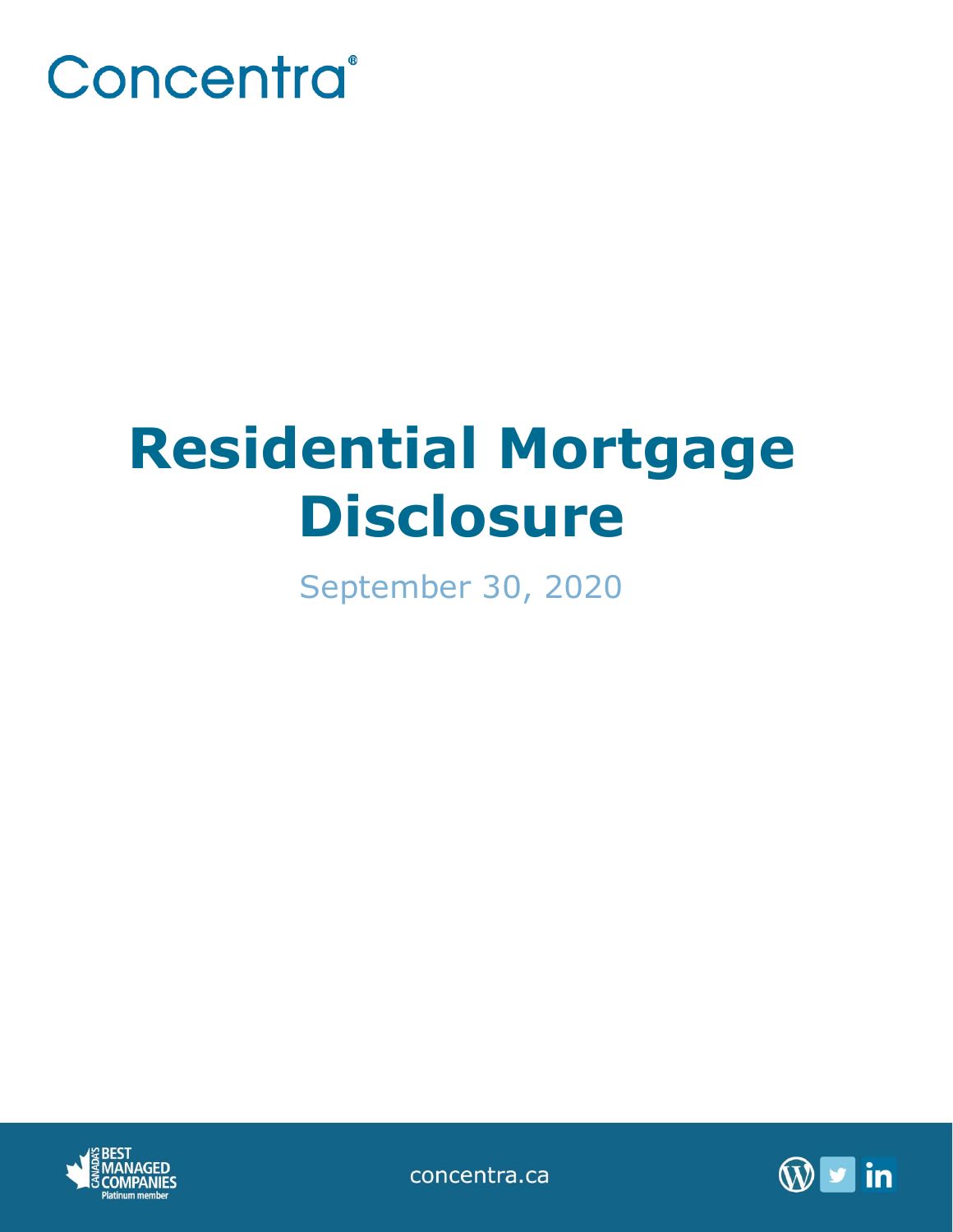# **September 30, 2020 Residential Mortgage Disclosure**

In accordance with the *Office of the Superintendent of Financial Institutions Canada (OSFI) Guideline B20 – Residential Mortgage Underwriting Practices and Procedures* issued June 2012, additional disclosure is provided regarding the company's residential mortgage exposure.

The company is limited to providing residential real estate loans of no more than 80% of the collateral value. Lending at a higher loan-to-value (LTV) is permitted but requires default insurance. This insurance is contractual coverage of the eligible facilities that protects the company's real estate secured lending portfolio against potential losses caused by borrower default. It is provided by either government backed entities or other approved private mortgage insurers.

On an annual basis the company performs a stress test to determine the impact of a significant decline in house prices on the residential mortgage portfolio. Due to the high percentage of insured residential mortgages held on the balance sheet and the increase in house prices since initial underwriting, there is very little impact to the company's capital position from this stress event.

## **Residential mortgages and home equity lines of credit (insured vs. uninsured)** *(1)*

The following table presents amounts of insured and uninsured residential mortgages and home equity lines of credit (HELOCs), by geographic regions.

|                            | <b>September 30, 2020</b>    |       |                  |                          |                |                          |                  |       |               |       |                  |       |
|----------------------------|------------------------------|-------|------------------|--------------------------|----------------|--------------------------|------------------|-------|---------------|-------|------------------|-------|
|                            | <b>Residential Mortgages</b> |       |                  |                          | <b>HELOCS</b>  |                          |                  |       | <b>Total</b>  |       |                  |       |
|                            | Insured <sup>(2)</sup>       |       | <b>Uninsured</b> |                          |                | Insured <sup>(2)</sup>   | <b>Uninsured</b> |       | Insured $(2)$ |       | <b>Uninsured</b> |       |
|                            | \$                           | %     | \$               | $\frac{0}{0}$            | \$             | %                        | \$               | %     | \$            | %     | \$               | %     |
| Province $(3)$             |                              |       |                  |                          |                |                          |                  |       |               |       |                  |       |
| Atlantic                   | 292,352                      | 6.08  | 15,329           | 0.72                     |                | $\overline{\phantom{a}}$ | 2,549            | 1.87  | 292,352       | 6.08  | 17,878           | 0.79  |
| Quebec                     | 10,205                       | 0.21  | 8                | $\overline{\phantom{a}}$ |                |                          |                  | -     | 10,205        | 0.21  | 8                |       |
| Ontario                    | 2,040,746                    | 42.44 | 1,736,120        | 81.30                    | $\overline{a}$ | $\overline{\phantom{a}}$ | 66,934           | 49.04 | 2,040,746     | 42.44 | 1,803,054        | 79.36 |
| Prairies &<br>Territories  | 1,793,683                    | 37.31 | 209,243          | 9.79                     |                | $\overline{\phantom{a}}$ | 20,108           | 14.73 | 1,793,683     | 37.30 | 229,351          | 10.09 |
| <b>British</b><br>Columbia | 671,221                      | 13.96 | 174,810          | 8.19                     | 420            | 100.00                   | 46,898           | 34.36 | 671,641       | 13.97 | 221,708          | 9.76  |
| Total                      | 4,808,207                    | 100   | 2,135,510        | 100                      | 420            | 100                      | 136,489          | 100   | 4,808,627     | 100   | 2,271,999        | 100   |

(Thousands of Canadian dollars, except percentage amounts)

*(1) This table was prepared based on the disclosure requirements contained in OSFI's B-20 Guideline. All reverse mortgages secured by residential property are considered to be HELOC.*

*(2) Default insurance is contractual coverage of eligible facilities whereby the company's exposure to real estate secured lending is protected against potential shortfalls caused by borrower default. This insurance is provided by either government backed or other private mortgage default insurers. (3) The province represents the location of the property in Canada. There are no foreign operations.*



**\_\_\_\_\_\_\_\_\_\_\_\_\_\_\_\_\_\_\_\_\_\_\_\_\_\_\_\_\_\_\_\_\_\_\_\_\_\_\_\_\_\_\_\_**